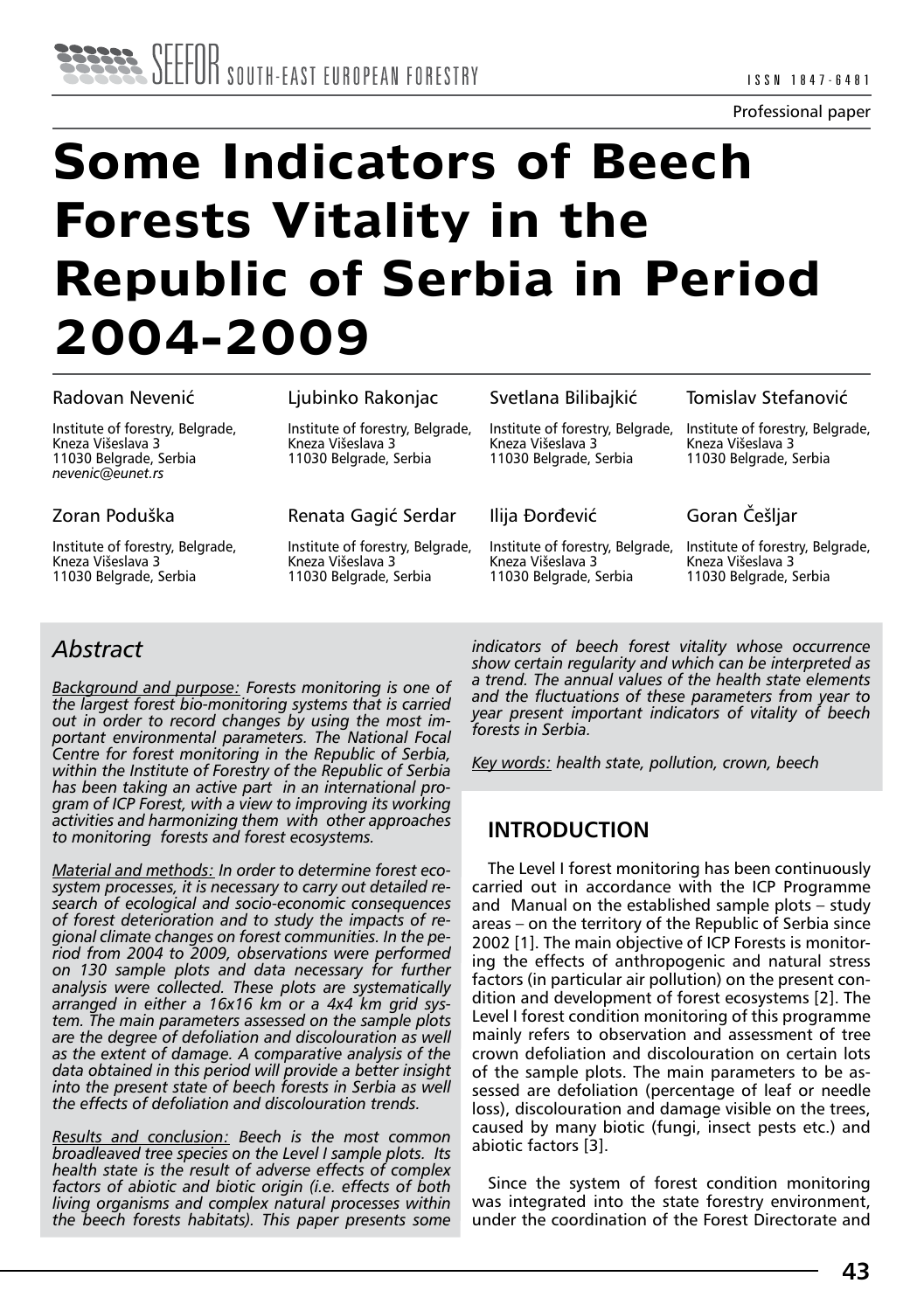National Focal Centre (NFC) for the forest condition monitoring of the Institute of Forestry, several relevant institutions together with their associates have taken part in the International Co-operative Programme on Assessment and Monitoring of Air Pollution Effects on Forests operating under the UNECE Convention on Long-range Transboundary Air Pollution (CLRTAP1). The data are collected on more than 6000 sample plots established in more than 40 participating countries, which make the Level I network of forest condition monitoring, systemically arranged in 16×16 km and  $4\times4$  km grid systems across Europe [4].

Forests monitoring is one of the largest forest biomonitoring systems that is carried out in order to record changes by using the most important environmental parameters. The collected data can be used to determine both the spatial and the temporal trends of the forest condition as well as the tree species and the condition of their crown in different regions. A wider context can include the correlation between the crown condition data and the relevant sample plot data or the external data on natural and anthropogenic stress factors, which can tell us a lot about the mutual relationship between the stress factors and forest vitality.

Beech is the most widely distributed tree species in the hilly and mountainous regions of our country (particularly large beech forests occur in South East and East Serbia). It grows individually or within forest ecosystems at the altitude range from 100 to 2100 m. Pure beech forests (both high and coppice) account for 28 % of the growing stock in Serbia, and 16.4 % when mixed with other species.

## **MATERIAL AND METHODS**

In the period from 2004 to 2009, observations and assessment of tree crowns were carried out on 130 sample plots which were established on the territory of the Republic of Serbia, in the grid system of either  $16\times16$  km or  $4\times4$  km. The number of trees per species slightly varied from year to year because some trees were felled and replaced with new ones, while some sample plots were clear-felled, so that in 2009 the total number sample plots was 122. In the final year of the research, the assessment of the tree crown defoliation and discolouration as well as the damage caused by biotic and abiotic factors was carried out on 2765 trees. Beech was the most common species with 841 trees (Table 1).

The researchers from the Institute of Forestry regularly perform field checks of the sample plots within the forest management units in the presence of other forestry experts - forest inspectors, forest engineers

1 CLRTAP Convention on Long-Range Transboundary Air Pollution

*TABLE 1 Percentage of broadleaved trees on sample plots in 2009*

| Species of broadleaves   | Number | $\%$ |
|--------------------------|--------|------|
| Fagus moesiaca           | 841    | 34   |
| Quercus cerris           | 505    | 21   |
| Quercus frainetto        | 362    | 15   |
| Quercus petraea          | 168    |      |
| Other species            | 446    | 18   |
| <b>Total Broadleaves</b> | 2434   |      |

#### *TABLE 2*

| Classes of defoliation according to ICP Forests |  |
|-------------------------------------------------|--|
| classification                                  |  |

| Class         | Degree of defoliation | Needle / leaf loss (%) |  |  |
|---------------|-----------------------|------------------------|--|--|
| ი             | none                  | $0 - 10$               |  |  |
|               | slight (warning)      | $>10 - 25$             |  |  |
| $\mathcal{P}$ | moderate              | $>25-60$               |  |  |
| 3             | severe                | $>60 - 100$            |  |  |
|               | dead                  | 100                    |  |  |

#### *TABLE 3*

*Classes of discolouration according to ICP Forests classification*

| Classes od<br>discolouration<br>– chlorosis | Degree of<br>discolouration | Percentage od<br>leaf chlorosis<br>(%) |
|---------------------------------------------|-----------------------------|----------------------------------------|
|                                             | none                        | $0 - 10$                               |
|                                             | slight (warning)            | $>10-25$                               |
|                                             | moderate                    | $>25-60$                               |
|                                             | severe                      | $>60 - 100$                            |
|                                             | dead                        | 100                                    |

and technicians responsible for particular districts in which sample plots have been established. Within the frame of the national and transnational research (Level I), the crown condition is expressed by the classes of defoliation, discolouration and combined classes of damage. Defoliation is estimated in 5 % steps and grouped into 5 classes of uneven scope width (Table 2). Discolouration is an important diagnostic indicator of the crown condition and can be assessed by the classes presented in Table 3. The combined classes of damage are shown in Table 4. Discolouration is an important diagnostic indicator of the crown condition and can be estimated according to the classes stated in the Table 3. The combined assessment of the defoliation and discolouration of the leaves/ needles is shown in the Table 4.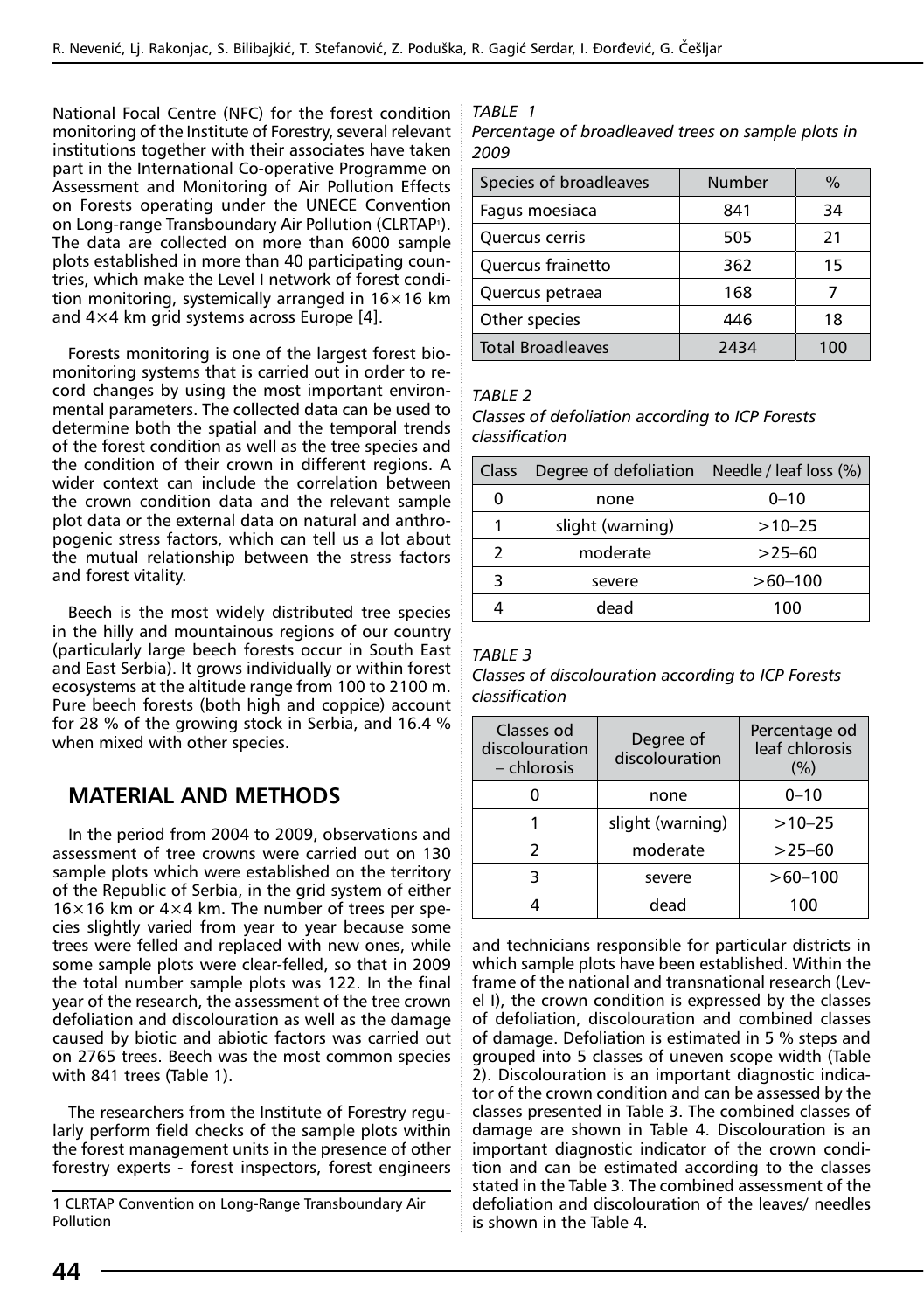| complica assessment or admage according to ren rorests classification |                                                |  |  |  |  |
|-----------------------------------------------------------------------|------------------------------------------------|--|--|--|--|
| Class of defoliation - dying                                          | Class of discolouration-colour loss, chlorosis |  |  |  |  |
|                                                                       |                                                |  |  |  |  |
|                                                                       | Resulting class of damage                      |  |  |  |  |
|                                                                       |                                                |  |  |  |  |
|                                                                       |                                                |  |  |  |  |
|                                                                       |                                                |  |  |  |  |
|                                                                       |                                                |  |  |  |  |

## *TABLE 4 Combined assessment of damage according to ICP Forests classification*

## **RESULTS**

Although six years is a relatively short period for a complete statistical data processing in the form of a comparative analysis, the processed data and the values obtained for the classes of defoliation and discolouration can be used to make some conclusions. Therefore, any conclusions made should be interpreted only as conditionally reliable trend.

Deterioration of beech forests, either acute or chronic, has been a problem in a great number of European countries, including Serbia, but also on the North American continent. In our country, a significant deterioration of beech forests was recorded for the first time in 1956-1957 in the eastern parts of the country. There are numerous abiotic and biotic factors which cause forest deterioration. The most critical are certainly anthropogenic impacts (excessive tree cutting and exploitation disturb the natural balance in the forest ecosystems), which has been confirmed in numerous studies [5].

As with defoliation, six years of monitoring and assessing discolouration is a period too short to form a reliable trend in the variation of this phenomenon. However, it can be concluded that in this period of time, beech forests on the analyzed sample plots had a consistent percentage of trees unaffected by discolouration.

The data that represent damage are in function of the first two parameters of health state (defoliation and discolouration). Defoliation and discolouration depend on damage and the three parameters are interdependent.

The trend extrapolated after processing the data on the damage inflicted in this period of time was reliable (a regular pattern of development). In other words, beech forests showed a decreasing frequency of damage in the period of observation and monitoring. The influence of damaging agents is presented in Table 5.

Beech forests showed a slightly more pronounced defoliation in 2008 (84.0 % of trees showed no signs of defoliation in comparison with 2009 when 96.7 % of trees were not affected by defoliation) [6]. The percentage of trees with no signs of discolouration was constantly high at the time of observation. Discolouration was not registered in more than 90 % of trees. The frequency of damage was steadily decreasing in this period and the values ranged approximate as is the case for defoliation and discolouration. The frequency of damage on beech trees in this period was quite uniform.

## **DISCUSSION AND CONCLUSIONS**

Pathogenic fungi and destructive insects are organisms that accompany certain natural ecosystems.

#### *TABLE 5*

*Causes of damage on beech trees in Serbia in the period 2004-2009*

|      | Agent          |       |         |       |             |           |                 |
|------|----------------|-------|---------|-------|-------------|-----------|-----------------|
| Year | <b>Insects</b> | Fungi | Abiotic | Human | Fire        | No damage | Other<br>damage |
|      |                |       |         | (%)   |             |           |                 |
| 2004 | 20.3           | 3.9   | 1.3     | 1.2   | $\mathbf 0$ | 84.0      | 1.5             |
| 2005 | 27.4           | 2.8   | 0       | 0.1   | 0           | 87.8      | 0               |
| 2006 | 30.2           | 16.2  | 11.1    | 3.4   | 0           | 93.4      | 1.2             |
| 2007 | 24.7           | 11.5  | 6.6     | 2.4   | $\mathbf 0$ | 90.2      | 0.1             |
| 2008 | 11.4           | 9.2   | 3.3     | 1.5   | 0.5         | 92.8      | 2.7             |
| 2009 | 7.2            | 8.7   | 0       | 0     | $\mathbf 0$ | 96.3      | 8.0             |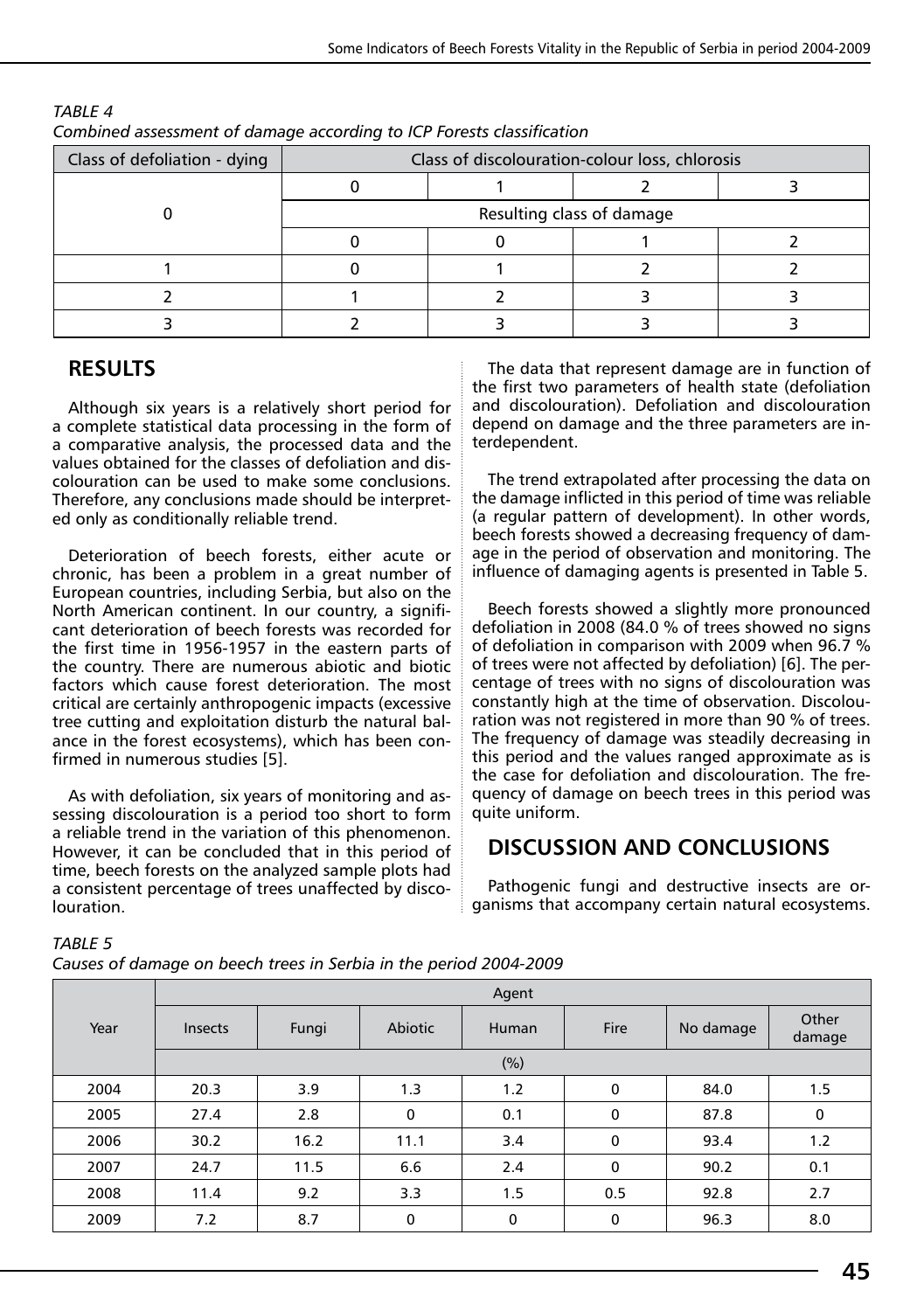Because of their destructive activities, one of the objectives of forest management is to control insect populations and to reduce their status to a tolerable level or to a number which cannot cause extensive damage [7].

Collecting these data over a longer period of time and relating them with the stand characteristics will give us a deeper insight into the reasons for forest deterioration both in time and in space.

The sample beech trees were the most vital in the final year of research (2009), which can be both in the case of defoliation and in the case of discolouration explained by favourable hydro-meteorological conditions (temperature and precipitation within the boundaries, without extremes).



*FIGURE 1 Galls caused by* Mikiola fagi

The present condition of beech forests, both coppice and high, in Serbia is unfavourable. They are degraded, their quality is unsatisfactory, as well as their health condition. It is well known that despite its good technical properties, beech wood is vulnerable and susceptible to the attack of various parasitic and saprophytic organisms. Their activities make physiologically weakened and diseased trees an easy target for the attack of various primary and secondary harmful insect species, which can ultimately lead to deterioration of both individual trees and groups of trees [7].

Approximately 150 species of insects were found and registered on beech trees. They live, grow and feed on different parts of beech trees [8]. Only a small number of them is characteristic only of beech, while the majority can live on other tree species. There are three main groups of insects, depending on the tree part they feed on: I) the insects that suck up plant sap from the foliage and branches, II) the insects that feed on foliage tissue, either on the surface or hidden in the tunnels and galls and III) the insects that live and feed on wood [8]. The first group is represented by the widely-spread *Phyllaphis fagi* L..



*FIGURE 2 Damage -* Orchestes fagi

The damage to beech leaves caused by insects is mainly by mining and gall making insects. *Mikiola fagi* (Htg.), (Figure 1) makes galls on beech leaves which then become deformed while their assimilation capacity becomes reduced. *Rhynchaenus fagi* L. (Syn. *Orchestes fagi* L.), (Figure 2) or the beech weevil causes damage only in mature beech trees. It reduces the assimilation leaf area and causes physiological weakness of the attacked trees. Furthermore, trees on sample plot 87 suffered considerable damage caused by beech aphids *Phyllaphis fagi* L. (Figure 3), at the time of their swarming.



*FIGURE 3 Beech aphids* Phyllaphis fagi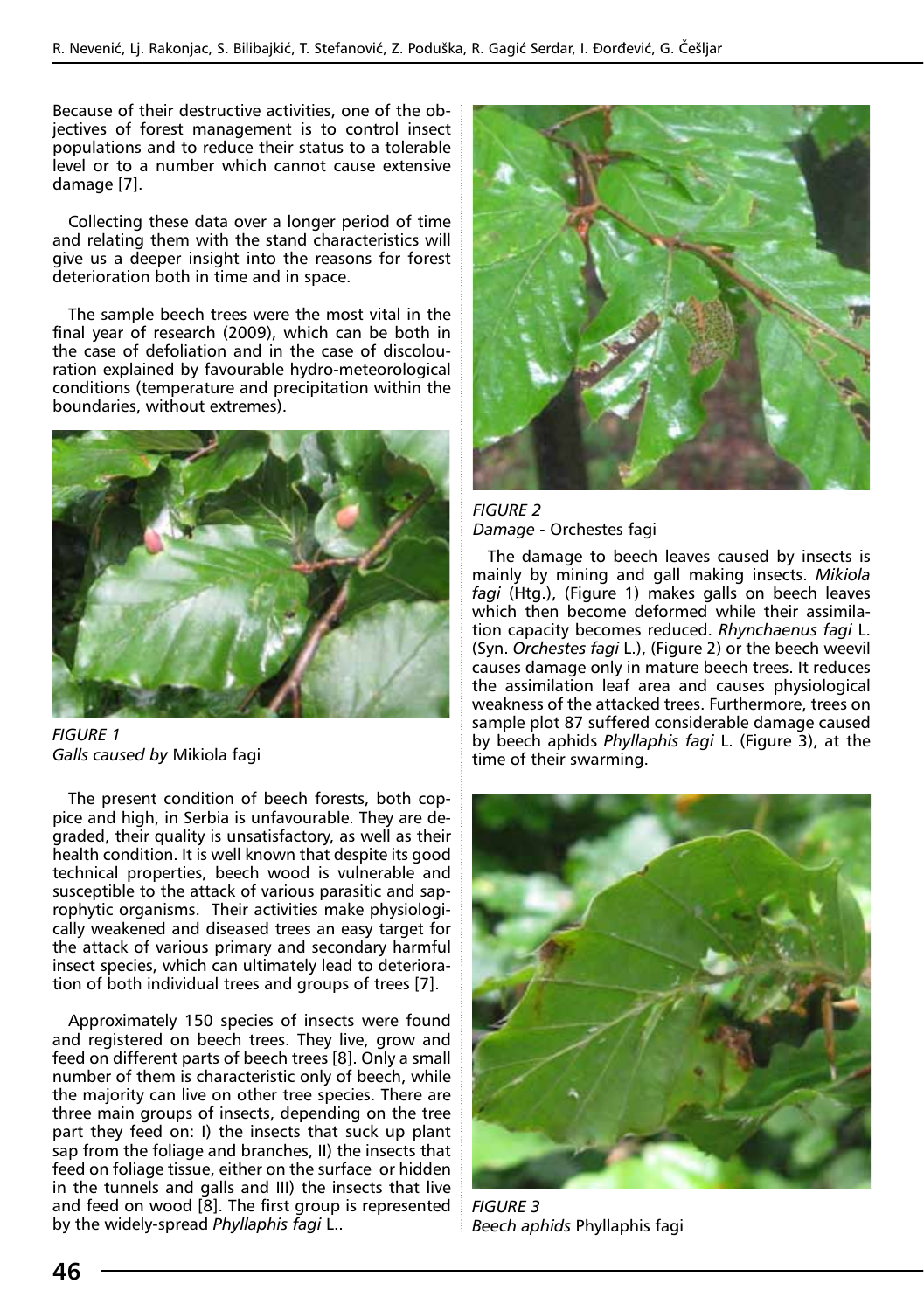Fruiting bodies of the wood-rotting fungus *Laetiporus sulphureus* (Fr.) Murrill (Figure 6) occur on some beech tree trunks. There are some canker-infested areas on the bark and the tree butts are slightly affected by the presence of several different wood-rotting fungi, but only to a smaller extent.

A great number of fruiting bodies of *Fomes fomentarius* (L.: Fr.), (Syn. *Ungulina fomentaria*/Linn./Pat) (Figure 4) was found on the branch litter as well as a small number of Nectria sp.



*FIGURE 4*  Fomes fomentarius *on beech trunk*

There is also a great number of decayed trees attacked by wood-rotting fungus *Trametes versicolor*  (Fr.) Pil. (Syn. *Coriolus versicolor* L. Et Fr.) Quel.) in the vicinity of beech sample plots [9].

Gnarls of non-parasitic origin are the most common type of abiotically caused damage. They appear on the bark of the beech tree trunks and their size can be from a few millimeters up to three centimeters in diameter. They are present in large numbers on individual trees. The greatest extent of mechanically caused damage to young beech trees in this period was done by hail. Frost injured young leaves are a very frequent occurrence too (Figure 5).



*FIGURE 5 Frost damage*

As the most common tree species in our country, beech is still in a good state of health. However, the above stated damaging agents have threatened its existence in certain localities and made it predisposed to future outbreaks of harmful pests and diseases [10]. Dying or deterioration of beech forests is the result of adverse effects of different abiotic and biotic factors on trees as living organisms and on complex natural processes within forest ecosystems. The agents that belong to one of these two groups (biotic and abiotic) can act either simultaneously or in succession. In order to determine the processes of forest ecosystems decaying, it is necessary to do detailed research of ecological and socio-economic consequences of forest deterioration and to analyze the impact of regional climate changes on beech forest communities.

 The assessment of the crown condition, through defoliation and discolouration, as well as the estimation of the damage inflicted to trees by various diseases and pests on the established sample plots in the period from 2004 to 2009 make a notable contribution towards reaching final conclusions about the adverse effects of different biotic and abiotic factors on the vitality of beech forests in Serbia, in the region and throughout Europe [10].



*FIGURE 6*  Laetiporus sulphureus *on marked beech*

The impact of pollution and climate change on the forest vitality is an apparent phenomenon in Serbia, in the whole region and throughout Europe. It poses pressing issue which has to be addressed both in our country and worldwide.